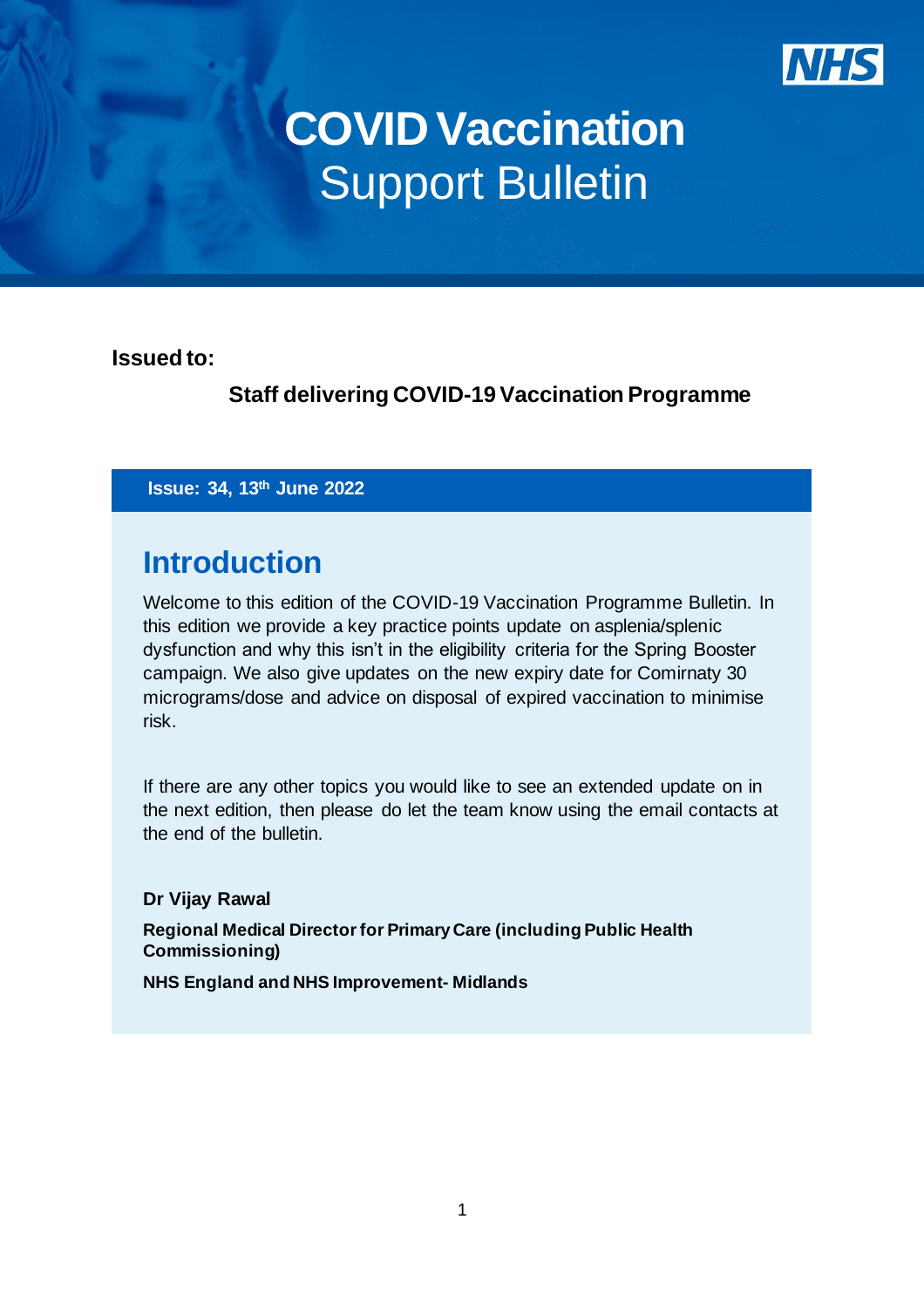### **CARS best practice tips: throw it out!**

Please do not quarantine or store expired vaccine on site - it should be disposed of in your usual manner. CARS has received multiple reports of expired vaccine used accidentally: reduce the risk by removing it from the cold chain and disposing of it as soon as it has expired.

### **Withdrawal of fractionated dose of Comirnaty 30micrograms/dose for at risk children**

As there is now a good supply of **Comirnaty 10micrograms/dose** in the programme it is no longer necessary to given under 12's fractionated doses of **Comirnaty 30micrograms/dose**.

**In addition- giving those over the age of 12 two or three doses of Comirnaty 10micrograms/dose in place of the correct vaccine is NOT ACCEPTABLE PRACTICE.**

## **Comirnaty 30 micrograms/dose extension**

The recent NVOC update contained information that the manufacturer has data that **Comirnaty 30micrograms/dose** remains safe for longer than was initially anticipated- so **the FROZEN expiry** will be extended to twelve months. This is the date on the vial.

The important detail to note with this is that all extended vials will start to arrive at sites from June 6th, 2022 and the date on the outer packaging **will already be altered.** Sites should refer to this date, rather than the date on the vial. Sites should not alter any dates themselves and should there be any concerns or queries please contact CARS for assistance.

### **Booster trial patients now eligible for formal booster**

Information will be released soon to support vaccination sites with the arrival of patients who have participated in a booster dose trial. The patients will be attending sites with a letter that will allow overriding of the flag on Pinnacle that prevents trial participants from being eligible.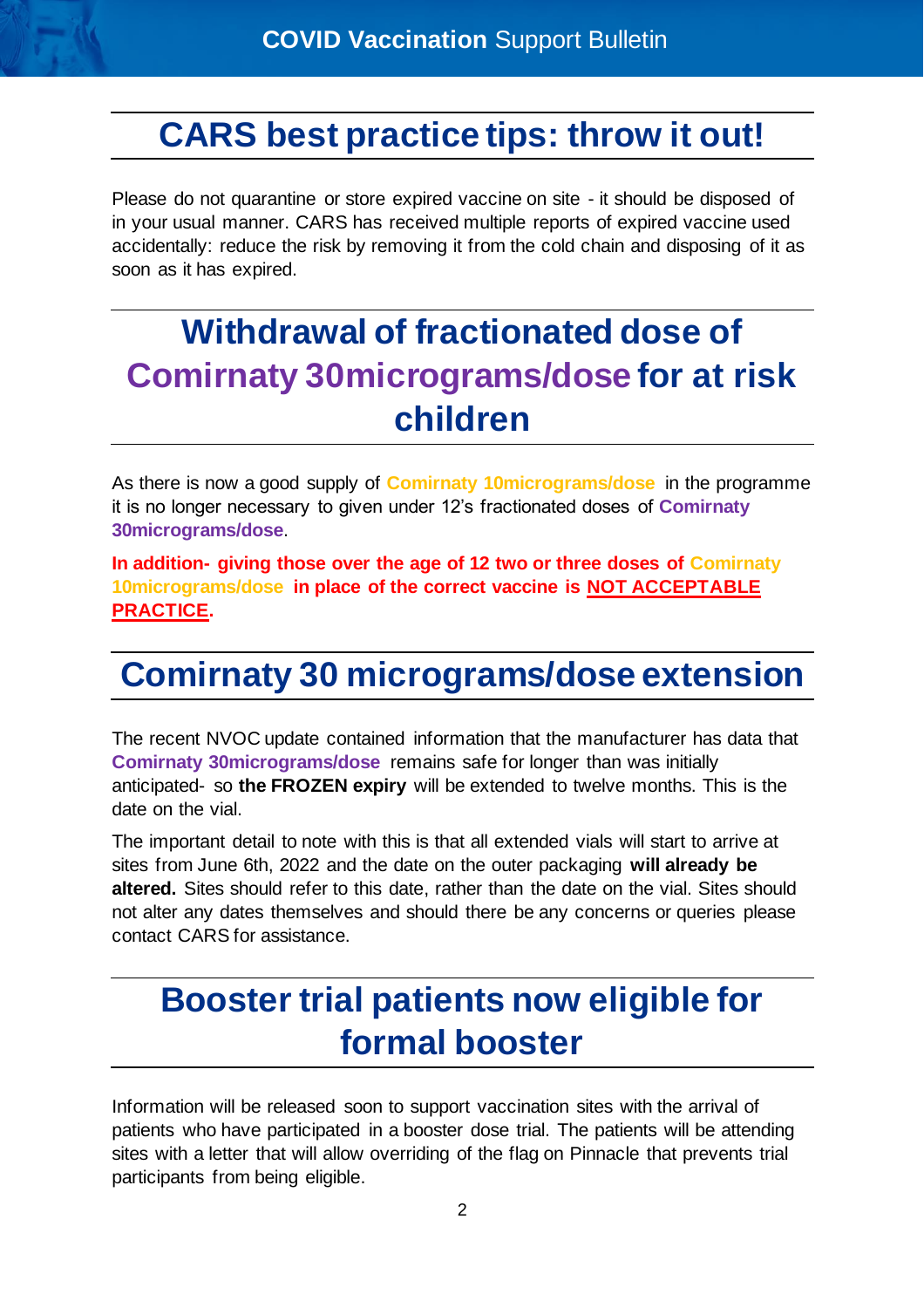### **Spring booster update**

#### **Asplenia and splenic dysfunction**

**Q.** Are individuals with asplenia/ splenic dysfunction eligible for a 3rd primary dose and/or a spring booster?

**A.** No. Individuals without a spleen, or who have any degree of splenic dysfunction, are not routinely\* eligible for either a 3rd primary dose or a spring booster (unless one or more other eligibility criteria apply).

They are eligible for a 2-dose primary course and routine booster BUT they are not usually\* immunosuppressed so don't need the additional doses offered to people who are.

#### Why they don't usually\* need a 3<sup>rd</sup> primary dose

The purpose of the 3rd primary dose is to optimise the initial immunological response, which is likely to have been sub-optimal in anyone who was immunosuppressed at the time of receiving primary dose 1 and/or 2.

Individuals with asplenia or splenic dysfunction can make normal responses to vaccines – so this doesn't generally\* apply to them.

#### If they are not classed\* as immunosuppressed, what are their risks?

They are at increased risk from certain diseases (those caused by encapsulated bacteria – principally meningococcal and pneumococcal disease). They are offered additional vaccines against these diseases, and an annual flu vaccine and COVID-19 vaccines – because of the risk of a secondary bacterial pneumonia if they become ill with flu or COVID-19.

#### What about sickle-cell disease?

Sickle-cell anaemia is a known cause of splenic dysfunction. There is some evidence that children with sickle-cell disease do badly if they have COVID-19 infection, and so it is important they are vaccinated - but not they are not classed\* as immunosuppressed.

In summary, individuals with asplenia or splenic dysfunction (including sickle-cell disease) are not eligible for 3rd primaries or spring booster doses on this basis alone, but:

\*there are individuals in whom the underlying reason for their splenic dysfunction, or the treatment received for this or for another reason, may make them immunosuppressed. The advice of their specialist may need to be sought and they should be considered for vaccination on a case by case basis.

Note: for the above reasons, household contacts of individuals with asplenia or splenic dysfunction are not therefore routinely\* covered by the 'household contacts of an individual with immunosuppression' criteria – because they are not usually\* immunosuppressed!